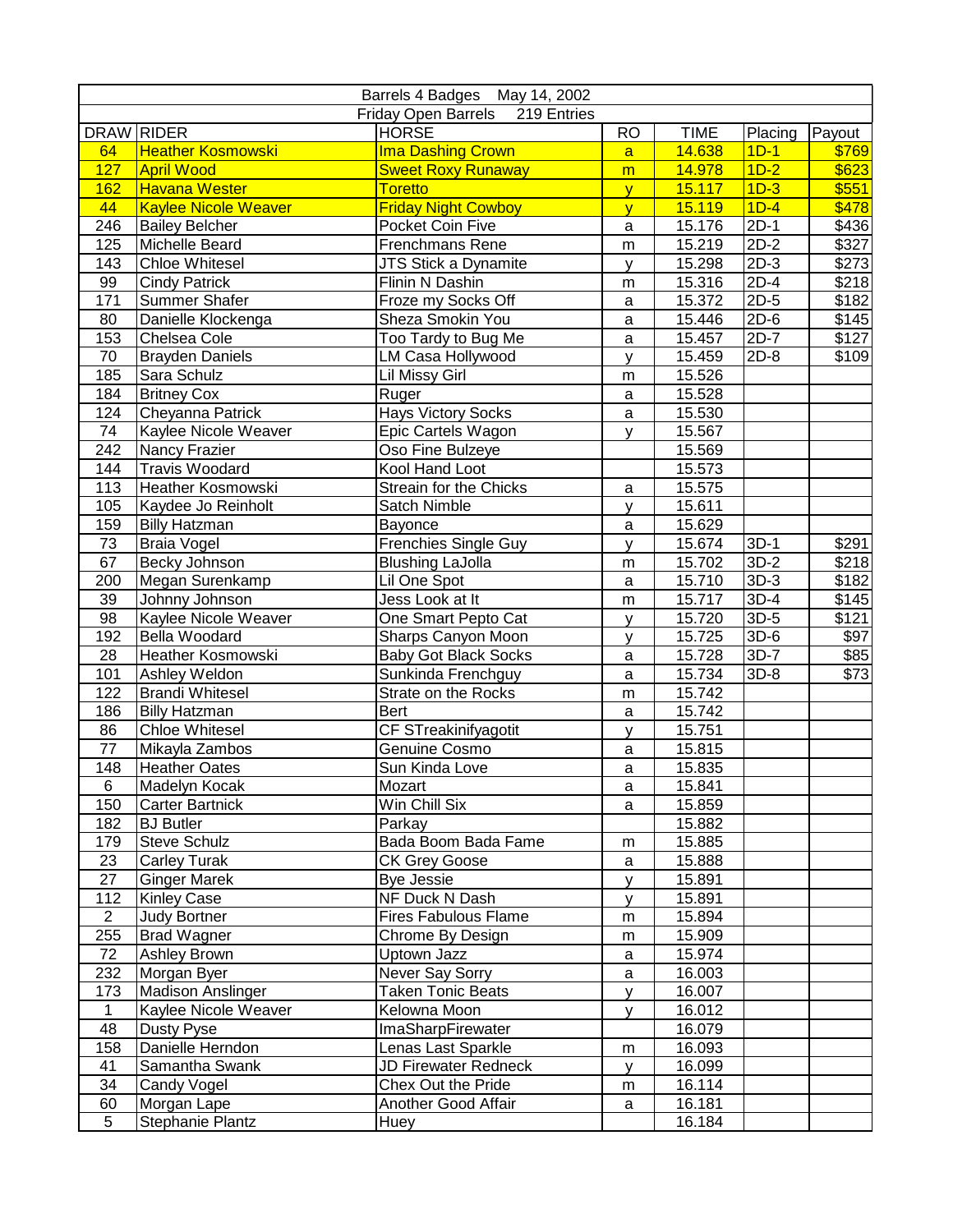| 160             | <b>Cheyenne Acree</b>   | Rambo                      | a | 16.185 |        |       |
|-----------------|-------------------------|----------------------------|---|--------|--------|-------|
| 19              | <b>Raymond Duke</b>     | PYC Speedwagon             | m | 16.190 |        |       |
| 43              | Ashley Weldon           | Shocker By Design          | a | 16.206 |        |       |
| 46              | Jolene Ruwe             | <b>TC Docs Smart Play</b>  | m | 16.206 |        |       |
| 233             | Ashley Carman           | Blazed By a Bully          |   | 16.217 |        |       |
| 114             | Lillian Pfohl           | Peppy Yello Rose           | a | 16.257 |        |       |
| 71              | Katelan Conley          | On a Cash Streak           | У | 16.271 |        |       |
| 175             | Diana Shelton           | Vern                       |   | 16.308 |        |       |
| 164             | <b>Chad Mack</b>        | Emma                       |   | 16.310 |        |       |
| 137             | Maci Donald             | Annie                      | У | 16.362 |        |       |
| 165             | Mandy Isham             | Gracie                     | a | 16.388 |        |       |
| 107             | Alyssa Query            | Romeo                      | У | 16.391 |        |       |
| 81              | <b>Larry Teubert</b>    | <b>Bella</b>               |   | 16.406 |        |       |
| 82              | Deb Smeltzer            | Sadie                      | m | 16.418 |        |       |
| 33              | Mia McCoy               | Seductive Firewater        | y | 16.438 |        |       |
| 123             | Amy Russell             | Red                        |   | 16.443 |        |       |
| 79              | Georgiana Mason         | Easy As Pie                | m | 16.447 |        |       |
| 50              | Sydney Webb             | Rose                       |   | 16.454 |        |       |
| 54              | Samantha Bortner        | <b>Unos Firewater</b>      | a | 16.512 |        |       |
| 132             | <b>Billy Hatzman</b>    | Cash Money                 |   | 16.527 |        |       |
| 241             | Eugene Perry            | <b>WS Pocos Black Lady</b> | m | 16.547 |        |       |
| 11              | <b>Larry Teubert</b>    | Reba                       |   | 16.553 |        |       |
| 190             | <b>Carter Bartnick</b>  | Famous Bubble Gum          | a | 16.559 |        |       |
| 119             | <b>Nick Russell</b>     | Chica                      |   | 16.610 |        |       |
| 106             | Jackie Finn             | Fuel N Up for Cash         | m | 16.625 |        |       |
| 236             | <b>Brad Wagner</b>      | Shoodvebena Cowboy         | m | 16.667 | 4D-1   | \$145 |
| 45              | David Edwards           | French in Fabulous         |   | 16.695 | $4D-2$ | \$109 |
| 110             | Shelby Nusbaum          | Moros Angel                | У | 16.785 | $4D-3$ | \$91  |
| 95              | Lauren Flotow           | Mr Poco Blackburn          | a | 16.811 | $4D-4$ | \$73  |
| 57              | Madison Duncan          | Nicks Jacked Up Money      | У | 16.820 | 4D-5   | \$61  |
| $\overline{22}$ | Valerie Lange           | A Smashed Guy              | a | 16.822 | 4D-6   | \$48  |
| 247             | Olivia Demoret          | Winkie                     |   | 16.837 | 4D-7   | \$42  |
| 17              | <b>Britt Burke</b>      | Mr Big                     | a | 16.850 | 4D-8   | \$36  |
| $\overline{30}$ | <b>Brayden Daniels</b>  | TQ Eyes on the Money       | У | 16.884 |        |       |
| 131             | Alysia Elmore           | Gracie                     | a | 16.905 |        |       |
| $\overline{32}$ | Deb Smeltzer            | <b>JK Oakies Smart Cat</b> | m | 16.962 |        |       |
| 149             | <b>Terry Heightchew</b> | <b>TC Rare Bar</b>         | m | 16.966 |        |       |
| 230             | <b>Presley Clark</b>    | <b>Lucky Tobys Mistake</b> | ٧ | 16.992 |        |       |
| 142             | John Brown              | Docnurpay                  | m | 17.011 |        |       |
| 152             | <b>Stacey Barnett</b>   | Doss Tequila Bar           | m | 17.101 |        |       |
| 155             | Cody Heightchew         | <b>Slick</b>               |   | 17.128 |        |       |
| 24              | Michelle Loechte        | Rona Dun It                | a | 17.241 |        |       |
| 87              | John Carter             | JR                         | m | 17.251 |        |       |
| 100             | Havana Wester           | Modeus                     | У | 17.275 |        |       |
| 154             | <b>Sydney Staley</b>    | Chatter                    | У | 17.292 |        |       |
| 203             | Mikeala Hook            | Taste of Honey             | a | 17.297 |        |       |
| 35              | Bailee Johnson          | Shez aSlick Roar           | a | 17.304 |        |       |
| 65              | Lyn Overholt            | Too Quick to Catch         | m | 17.510 |        |       |
| 135             | Kristi Smith            | Miss Tex Joy               | a | 17.528 |        |       |
| 129             | Alexa Blackwell         | Tough as Diamons           | У | 17.609 |        |       |
| 120             | Jennifer Steffy         | Kitkat                     | a | 17.610 |        |       |
| 36              | <b>Bronson Barth</b>    | <b>Books Chick Magnet</b>  | m | 17.622 |        |       |
| 256             | Cheyanne Hendrixson     | Puddles                    | y | 17.642 |        |       |
| 253             | Whitney Rosenbarger     | Jay                        |   | 17.649 |        |       |
| 59              | Miranda Watson          | Elsa                       | y | 17.726 |        |       |
| 90              | Debbie Owens            | Chick-a-do                 | m | 17.790 |        |       |
|                 |                         |                            |   |        |        |       |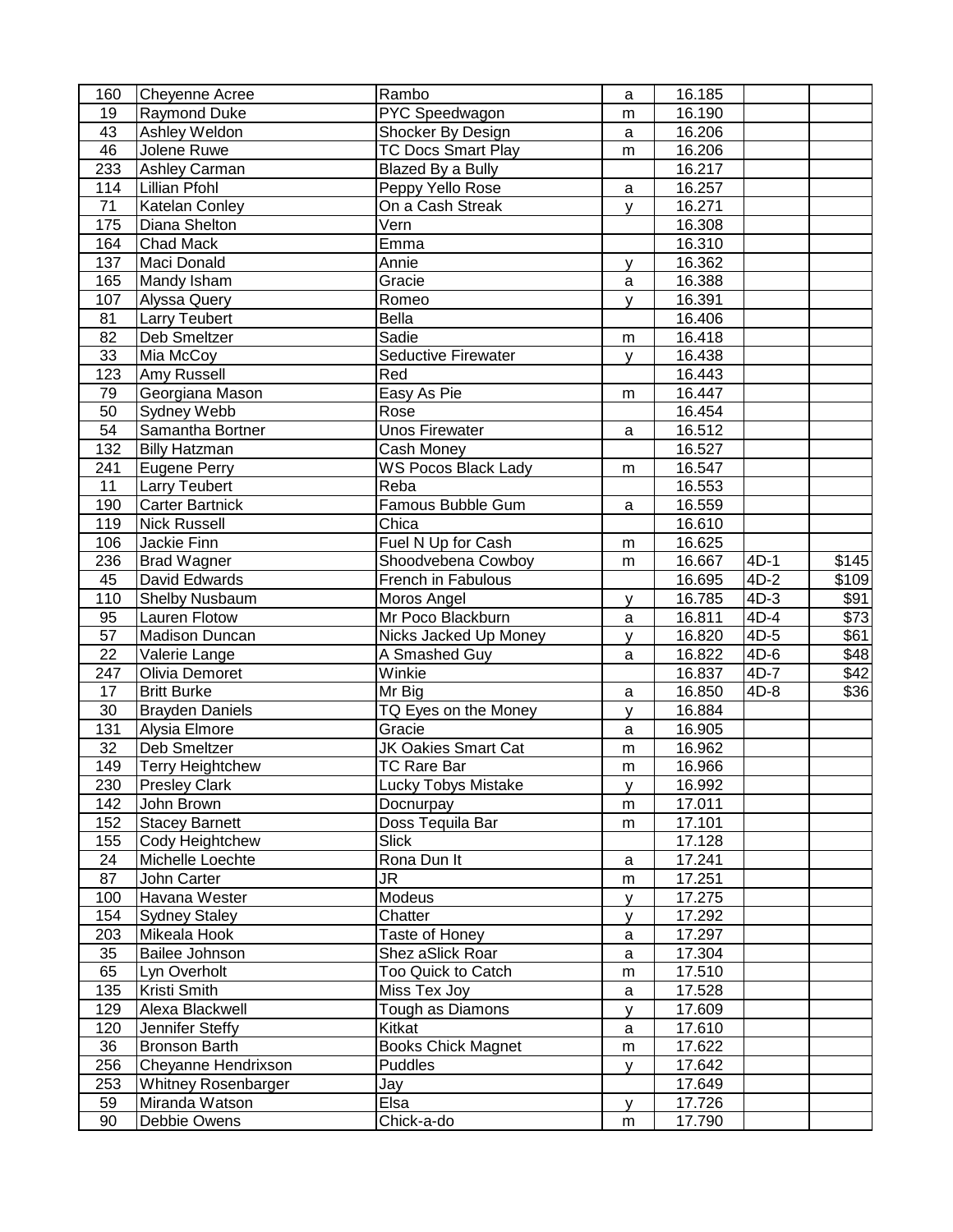| 20              | Juie Sedam              | <b>Sherwin Williams</b>     | m         | 17.907 |  |
|-----------------|-------------------------|-----------------------------|-----------|--------|--|
| 136             | Susan Hubbard           | Missy                       | m         | 18.129 |  |
| 193             | <b>Terry Heightchew</b> | Indy                        |           | 18.143 |  |
| 14              | Josie Teubert           | Shelby                      |           | 18.144 |  |
| 111             | Jacqueline Sekan        | Zeus                        | a         | 18.169 |  |
| 118             | <b>Emilee Ivins</b>     | Make N A Splash             | У         | 18.170 |  |
| 198             | Debra Webster           | <b>HQH Stella</b>           | m         | 18.279 |  |
| 91              | Samantha Swank          | <b>Bullys Special Perk</b>  | У         | 18.797 |  |
| 76              | Abi Sebree              | UndniablyARedman            |           | 18.909 |  |
| $\overline{51}$ | Jennifer Warner         | Parker                      | m         | 19.079 |  |
| 196             | Meagham Butler          | Trump                       |           | 19.124 |  |
| 12              | Caitlin Burke           | Star                        | У         | 19.549 |  |
| 52              | Heidi York              | Kiss                        | m         | 19.727 |  |
| 237             | <b>Terah Coffee</b>     | <b>Rebs Secret Policy</b>   | a         | 20.077 |  |
| 145             | <b>Brittany Ruhe</b>    | WonBadGirl                  | a         | 20.738 |  |
| 197             | Olivia Demoret          | Oliver                      |           | 20.758 |  |
| 169             | Susan Hubbard           | Sassafras                   | m         | 21.268 |  |
| 102             | <b>Bobby Carter</b>     | Wally                       |           | 21.526 |  |
| $\overline{4}$  | Samantha Swank          | Creepin With a Gun          | у         | 21.947 |  |
| 13              | Kaycie Hodge            | Lady Lynn Hancock SK        | a         | 22.100 |  |
| 147             | TJ Klockenga            | Frankie                     |           | 23.627 |  |
| 3               | Bailee Johnson          | Taxi                        | a         | nt     |  |
| 8               | <b>Braxton Rogers</b>   | Spurr                       | У         | nt     |  |
| 9               | Makenzie Henshilwood    | Gambler                     | a         | nt     |  |
| 15              | Mia Crone               | Diamonds Excite Me          | y         | nt     |  |
| 16              | <b>Courtney Benter</b>  | Cee My Shiney Hiney         | y         | nt     |  |
| 18              | <b>Isabel Cumper</b>    | So Frosted in Gold          | y         | nt     |  |
| 21              | Kaylee Nicole Weaver    | Moxie                       | y         | nt     |  |
| 25              | <b>Kinley Case</b>      | Doc O Mighty                | y         | nt     |  |
| 26              | <b>Kendall McCoy</b>    | <b>Bulzeye Billy Bayou</b>  | У         | nt     |  |
| 29              | <b>Mark Melcher</b>     | <b>Dudes Winning Legacy</b> | m         | nt     |  |
| $\overline{31}$ | <b>Lloyd Owens</b>      | Lady                        | ${\sf m}$ | nt     |  |
| 37              | Melonie Kopp            | Checkers                    | У         | nt     |  |
| 38              | Nicole Fields           | Sharp French Guy            |           | nt     |  |
| 40              | Jennifer Andrew         | Rally                       | m         | nt     |  |
| 42              | Abi Sebree              | Fran Frost                  |           | nt     |  |
| 47              | Mikayla Zambos          | <b>Eternal Kid Story</b>    | a         | nt     |  |
| 49              | Arria Watson            | Olenas Pretty Rose          | a         | nt     |  |
| 53              | Erin McKee              | Plumber Joe                 | m         | nt     |  |
| 56              | <b>Courtney Benter</b>  | Cee Sparks Fly              | y         | nt     |  |
| 58              | <b>Emra Dowell</b>      | Shes a French Hero          | y         | nt     |  |
| 61              | <b>Trystan Lyons</b>    | Lena into the Money         |           | nt     |  |
| 62              | <b>Bralynn Wilson</b>   | Shesa Fast Dash             | y         | nt     |  |
| 63              | <b>Kinley Case</b>      | Three Turns to Vegas        | У         | nt     |  |
| 66              | Janet Fox               | Shez Freeakn Streakn        | m         | nt     |  |
| 68              | <b>Isabel Cumper</b>    | <b>KN Last Famous Czar</b>  | У         | nt     |  |
| 69              | <b>Teresa Edwards</b>   | Dancininthestarlite         | m         | nt     |  |
| 75              | Ella Beard              | <b>Breakin All Rules</b>    | У         | nt     |  |
| 78              | Arria Watson            | Caspers Reward              | a         | nt     |  |
| 83              | <b>Cortney Engle</b>    | Sharp N Slack               |           | nt     |  |
| 84              | Olivia Freije           | PT Cashnfirewater           |           | nt     |  |
| 85              | Breanna Keirn           | Mighty Be First             | У         | nt     |  |
| 88              | Amy Holiday             | A Dinky Fire                | m         | nt     |  |
| 89              | David Edwards           | <b>Classified Frenchman</b> | m         | nt     |  |
| 92              | <b>Bronson Barth</b>    | ChickAprilFoolMoon          | m         | nt     |  |
| 93              | <b>Braia Vogel</b>      | Rockette Scientist          | y         | nt     |  |
|                 |                         |                             |           |        |  |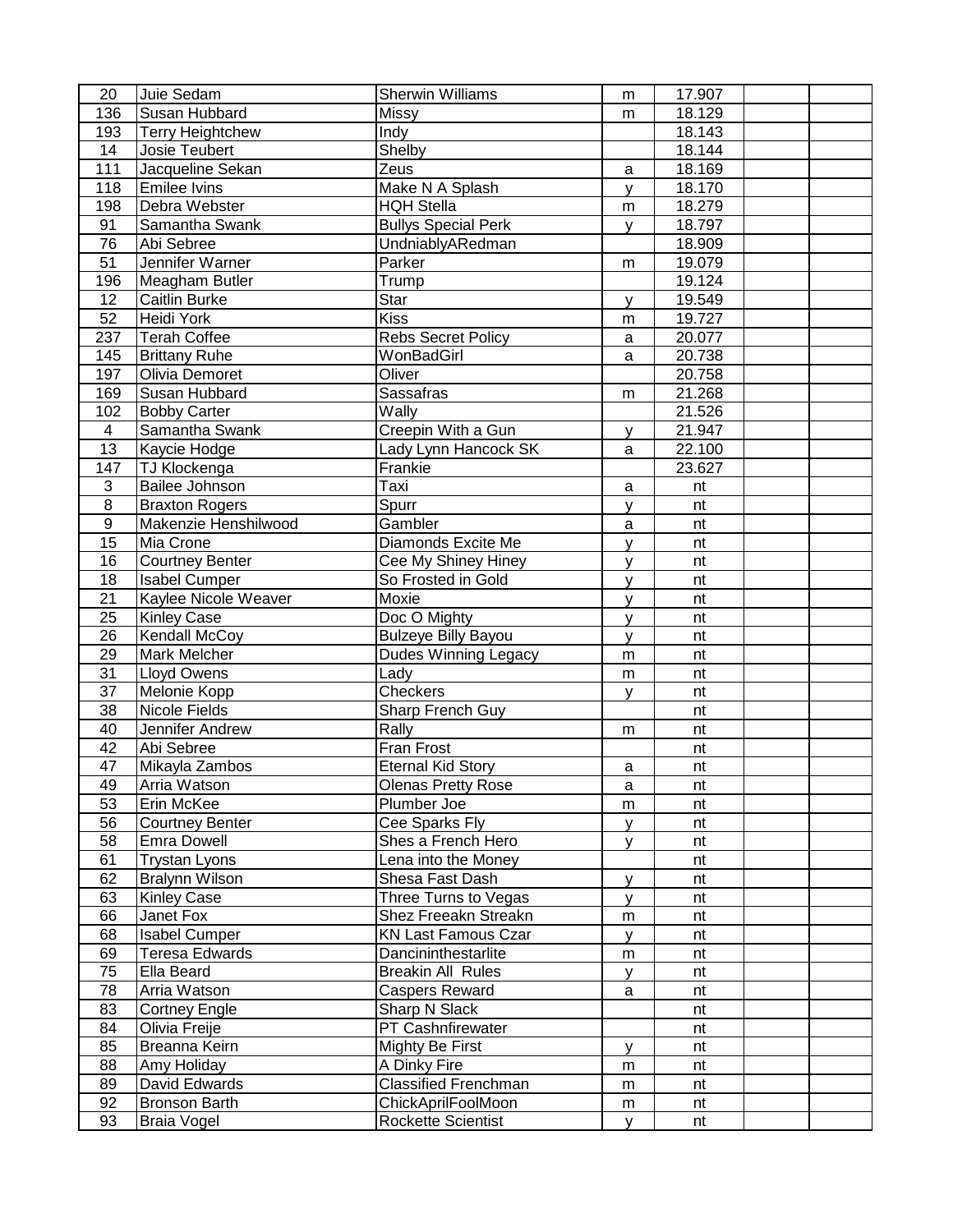| 94  | <b>Emra Dowell</b>     | A Perky Frenchgirl           | y            | nt |  |
|-----|------------------------|------------------------------|--------------|----|--|
| 96  | <b>Kelsey Cox</b>      | Goose                        | a            | nt |  |
| 97  | <b>Ginger Marek</b>    | LL King of Hearts            | У            | nt |  |
| 103 | Angie Carter           | Solo                         |              | nt |  |
| 104 | <b>Taylor Harlan</b>   | Stardust                     |              | nt |  |
| 108 | Logan Kirkendall       | Bean                         | a            | nt |  |
| 109 | <b>Sydney Staley</b>   | Dealer                       | У            | nt |  |
| 115 | Krista Standeford      | Gunnin for Vegas             | $\mathsf{a}$ | nt |  |
| 116 | Lee Standeford         | Dell it Like it Is           | m            | nt |  |
| 117 | <b>Haley Miller</b>    | <b>GNG Backfire</b>          | y            | nt |  |
| 121 | <b>Dusty Pyse</b>      | Fetch the Firewater          |              | nt |  |
| 126 | Crista Gayheart        | Wayne                        |              | nt |  |
| 128 | Ronnie Washburn        | Hoss                         |              | nt |  |
| 130 | Jenifer Burns          | The Last Rebel Flag Standing | a            | nt |  |
| 133 | <b>Chelsie Otten</b>   | Famous Face                  |              | nt |  |
| 134 | <b>Colton Layton</b>   | <b>NC Trinity Can Fly</b>    |              | nt |  |
| 138 | <b>Summer Shafer</b>   | <b>Barvatos</b>              | a            | nt |  |
| 139 | Nacona Lynch           | Crue                         | a            | nt |  |
| 140 | Bella Woodard          | Sharp Speed Queen            | y            | nt |  |
| 141 | Ashley Weldon          | WW Gingerbreadman            | $\mathsf{a}$ | nt |  |
| 146 | <b>Cindy Patrick</b>   | Flit ta Heaven               | m            | nt |  |
| 151 | Paige Wilson           | <b>Bronsins Easy Six</b>     | a            | nt |  |
| 156 | <b>Miley Gilbreath</b> | JK Perky Streaker            | y            | nt |  |
| 157 | Colton Layton          | Indy Go Moon                 | y            | nt |  |
| 161 | Jimmie Sue Hatzman     | Anna                         |              | nt |  |
| 163 | <b>Kinley Case</b>     | Blew out a Flip Flop         | y            | nt |  |
| 166 | <b>Brylee Miller</b>   | Cash Money                   | У            | nt |  |
| 167 | <b>Bailey Belcher</b>  | Hot Rod                      | a            | nt |  |
| 168 | <b>Ivy Allen</b>       | Moonshine                    | m            | nt |  |
| 170 | Jim Herndon            | Gone with a Fury             | m            | nt |  |
| 172 | Cindy Harlan           | <b>McB Sunkinda Pistol</b>   | m            | nt |  |
| 176 | Faryn Parr             | Mojo                         | У            | nt |  |
| 177 | Morgan Robinson        | Jerry Lee                    | y            | nt |  |
| 178 | Eugene Perry           | <b>Hickorys Sugar Frost</b>  | m            | nt |  |
| 180 | <b>Skyler Parr</b>     | Rita                         | У            | nt |  |
| 181 | Ashley Weldon          | Dakotas Pepto Sanbar         | $\mathsf{a}$ | nt |  |
| 183 | Jozee Rash             | Izzy                         | y            | nt |  |
| 188 | <b>Kelsey Cox</b>      | Maverick                     | a            | nt |  |
| 189 | Danielle Herndon       | <b>EFF Perky Jules</b>       | m            | nt |  |
| 191 | Cody Heightchew        | Money                        |              | nt |  |
| 194 | David Williams         | Ruby                         | m            | nt |  |
| 195 | <b>Chloe Cruz</b>      | Gentlemans Golden Luck       | y            | nt |  |
| 199 | Zack Evans             | Jack                         | У            | nt |  |
| 201 | Cheyanne Hendrixson    | Josey                        | У            | nt |  |
| 202 | Gracie Durham          | Mimiz Ante                   | У            | nt |  |
| 204 | Summer Shafer          | Memphis                      |              | nt |  |
| 235 | <b>Steve Durham</b>    | RF Chrome in Black           | m            | nt |  |
| 238 | <b>Brian Carman</b>    | Crewzin ta Fame              |              | nt |  |
| 240 | Leslie Sloan           | Phyllis                      | a            | nt |  |
| 243 | Debra Webster          | Easy                         | m            | nt |  |
| 248 | <b>Haley Keith</b>     | Kittens Dynamo               | a            | nt |  |
| 254 | Kylie Church           | Wings                        |              | nt |  |
| 55  | Jen Dematteo           | JS Freckle Flash Bailey      | m            | SC |  |
| 174 | Cheyanna Patrick       | Eye Chasin Victory           | a            | nt |  |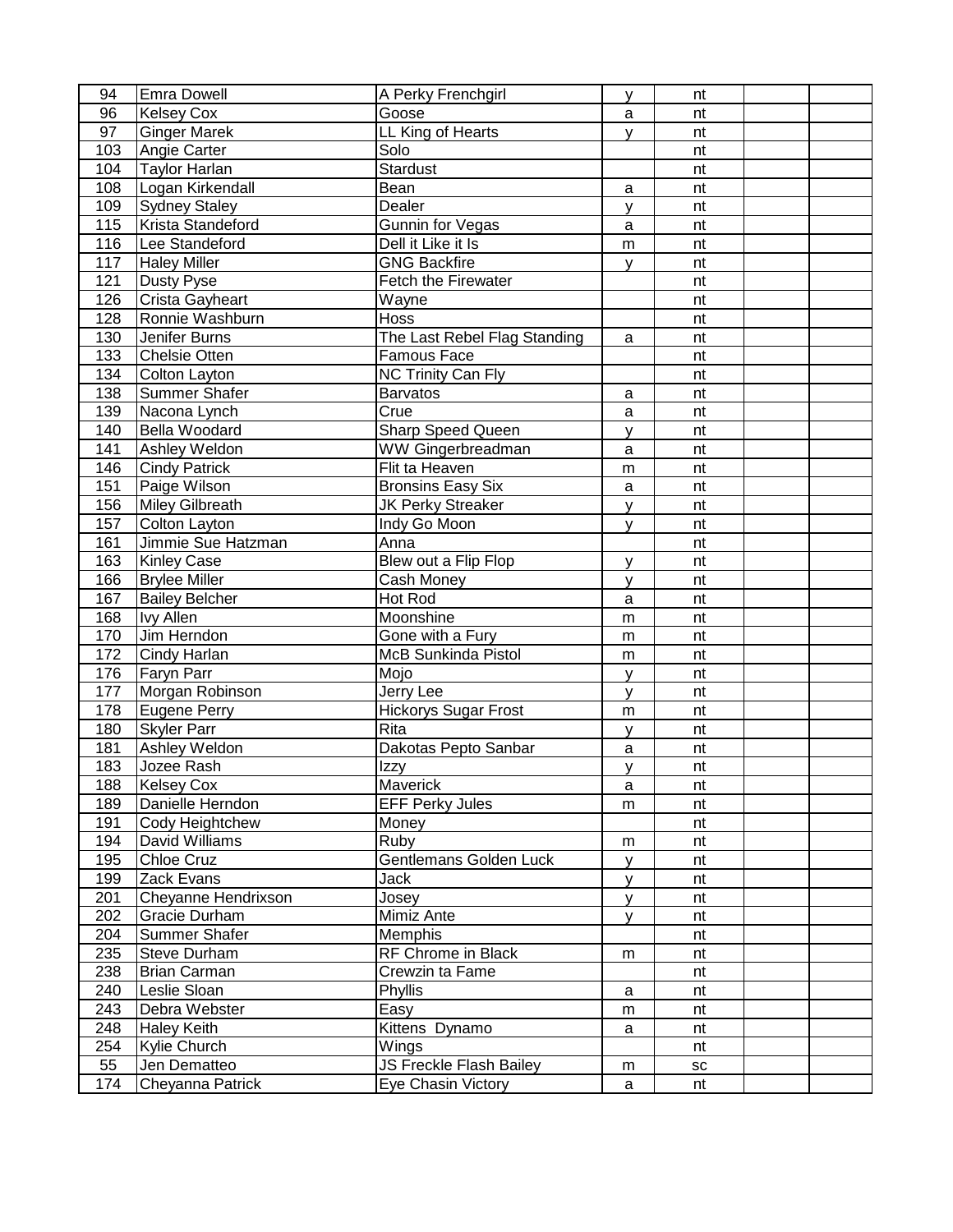| <b>Friday Youth Barrels</b><br>88 Entries |                          |                                |        |         |        |  |
|-------------------------------------------|--------------------------|--------------------------------|--------|---------|--------|--|
| <b>DRAW</b>                               | <b>RIDER</b>             | <b>HORSE</b>                   | Time   | Placing | Payout |  |
| <b>RO</b>                                 | Havana Wester            | Toretto                        | 15.117 | $1D-1$  | \$119  |  |
| <b>RO</b>                                 | Kaylee Nicole Weaver     | <b>Friday Night Cowboy</b>     | 15.119 | $1D-2$  | \$99   |  |
| <b>RO</b>                                 | <b>Chloe Whitesel</b>    | <b>JTS Stick a Dynamite</b>    | 15.298 | $1D-3$  | \$79   |  |
| 1                                         | Zack Herndon             | Lenas Last Sparkle             | 15.343 | $1D-4$  | \$59   |  |
| <b>RO</b>                                 | <b>Brayden Daniels</b>   | LM Casa Hollywood              | 15.459 | $1D-5$  | \$40   |  |
| <b>RO</b>                                 | Kaylee Nicole Weaver     | Epic Cartels Wagon             | 15.567 |         |        |  |
| <b>RO</b>                                 | Kaydee Jo Reinholt       | <b>Satch Nimble</b>            | 15.611 |         |        |  |
| <b>RO</b>                                 | <b>Braia Vogel</b>       | Frenchies Single Guy           | 15.674 |         |        |  |
| <b>RO</b>                                 | Kaylee Nicole Weaver     | One Smart Pepto Cat            | 15.720 |         |        |  |
| <b>RO</b>                                 | <b>Bella Woodard</b>     | Sharps Canyon Moon             | 15.725 |         |        |  |
| <b>RO</b>                                 | <b>Chloe Whitesel</b>    | <b>CF Streakinifyagotit</b>    | 15.751 |         |        |  |
| <b>RO</b>                                 | <b>Ginger Marek</b>      | <b>Bye Jessie</b>              | 15.891 |         |        |  |
| <b>RO</b>                                 | <b>Kinley Case</b>       | NF Duck N Dash                 | 15.891 |         |        |  |
| <b>RO</b>                                 | <b>Madison Anslinger</b> | <b>Taken Tonic Beats</b>       | 16.007 |         |        |  |
| <b>RO</b>                                 | Kaylee Nicole Weaver     | Kelowna Moon                   | 16.012 |         |        |  |
| <b>RO</b>                                 | Samantha Swank           | <b>JD Firewater Redneck</b>    | 16.099 |         |        |  |
| <b>RO</b>                                 | <b>Katelan Conley</b>    | On a Cash Streak               | 16.271 | $2D-1$  | \$71   |  |
| <b>RO</b>                                 | Maci Donald              | Annie                          | 16.362 | $2D-2$  | \$59   |  |
| <b>RO</b>                                 | Alyssa Query             | Romeo                          | 16.391 | $2D-3$  | \$48   |  |
| 19                                        | <b>Haley Miller</b>      | <b>JS Freckle Flash Bailey</b> | 16.432 | $2D-4$  | \$36   |  |
| <b>RO</b>                                 | Mia McCoy                | <b>Seductive Firewater</b>     | 16.438 | $2D-5$  | \$24   |  |
| <b>RO</b>                                 | <b>Shelby Nusbaum</b>    | Moros Angel                    | 16.785 |         |        |  |
| <b>RO</b>                                 | <b>Madison Duncan</b>    | Nicks Jacked Up Money          | 16.820 |         |        |  |
| <b>RO</b>                                 | <b>Brayden Daniels</b>   | TQ Eyes on the Money           | 16.884 |         |        |  |
| <b>RO</b>                                 | <b>Presley Clark</b>     | Lucky Tobys Mistake            | 16.992 |         |        |  |
| $9$                                       | <b>Caitlin Burke</b>     | <b>Sherwin Williams</b>        | 17.253 | $3D-1$  | \$48   |  |
| <b>RO</b>                                 | Havana Wester            | Modeus                         | 17.275 | $3D-2$  | \$40   |  |
| <b>RO</b>                                 | <b>Sydney Staley</b>     | Chatter                        | 17.292 | $3D-3$  | \$32   |  |
| RO                                        | Alexa Blackwell          | Tough as Diamonds              | 17.609 | $3D-4$  | \$24   |  |
| $\overline{2}$                            | <b>Baylen Russell</b>    | <b>Ricky</b>                   | 17.611 | $3D-5$  | \$16   |  |
| <b>RO</b>                                 | Cheyanne Hendrixson      | <b>Puddles</b>                 | 17.642 |         |        |  |
| 30                                        | <b>Braileigh Smith</b>   | Miss Tex Joy                   | 17.659 |         |        |  |
| <b>RO</b>                                 | Miranda Watson           | Elsa                           | 17.726 |         |        |  |
| 4                                         | Wisin Jimenez            | Kid                            | 17.741 |         |        |  |
| 8                                         | Payton Boyer             | Jasmine                        | 17.851 |         |        |  |
| <b>RO</b>                                 | <b>Emilee Ivins</b>      | Make N A Splash                | 18.170 |         |        |  |
| 33                                        | Hannah Lewis             | Laya                           | 18.509 |         |        |  |
| 14                                        | Annelle Jimenez          | Flynn                          | 18.701 |         |        |  |
| <b>RO</b>                                 | Samantha Swank           | <b>Bullys Special Perk</b>     | 18.797 |         |        |  |
| 15                                        | Jenna Richards           | Peyton                         | 18.858 |         |        |  |
| <b>RO</b>                                 | <b>Caitlin Burke</b>     | <b>Star</b>                    | 19.549 |         |        |  |
| 32                                        | Celeste Wiegman          | <b>BJ</b>                      | 19.610 |         |        |  |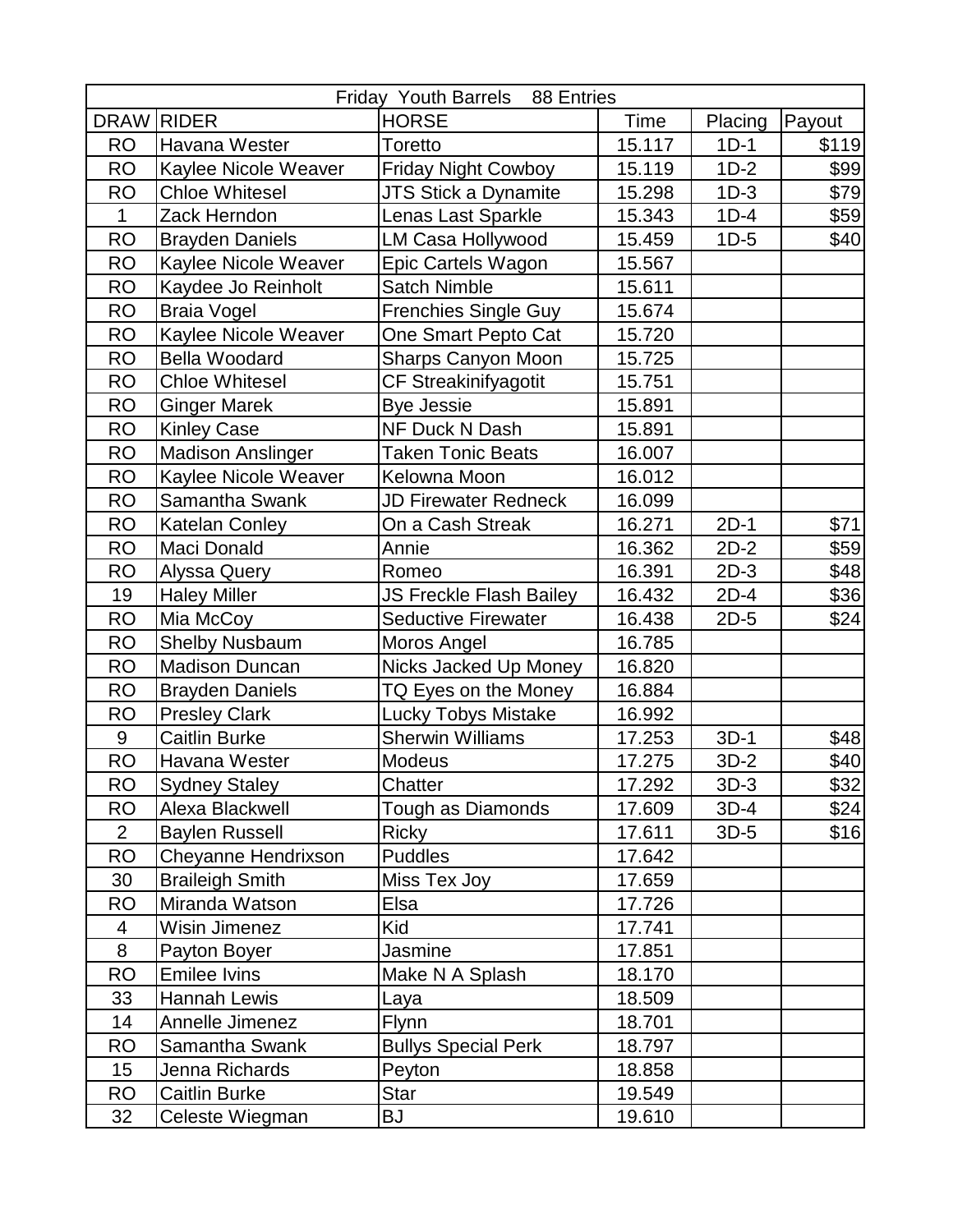| <b>RO</b>      | Samantha Swank          | Creepin With a Gun         | 21.947 |  |
|----------------|-------------------------|----------------------------|--------|--|
| 17             | <b>Bryant Menkedick</b> | <b>Twist</b>               | 22.447 |  |
| 5              | Aidan Canady            | <b>Holly</b>               | 26.045 |  |
| $\overline{3}$ | Kaydee Kapfhammer       | <b>Sister</b>              | nt     |  |
| $6\phantom{1}$ | <b>Gunner Redmond</b>   | Chica                      | nt     |  |
| $\overline{7}$ | Kambree Duncan          | <b>Busy</b>                | nt     |  |
| 10             | <b>Emersen Russell</b>  | Red                        | nt     |  |
| 11             | <b>Hannah Lewis</b>     | Rockin Banana Pepper       | nt     |  |
| 12             | <b>Jakeb Redmond</b>    | Bo                         | nt     |  |
| 13             | <b>Macie Hardesty</b>   | Layla                      | nt     |  |
| 16             | <b>Ava Richards</b>     | Whiskey                    | nt     |  |
| 18             | Payton Boyer            | <b>Dixie</b>               | nt     |  |
| 31             | Zacks Herndon           | Gone with a Fury           | nt     |  |
| <b>RO</b>      | <b>Bella Woodard</b>    | Sharp Speed Queen          | nt     |  |
| <b>RO</b>      | <b>Braia Vogel</b>      | <b>Rockette Scientist</b>  | nt     |  |
| <b>RO</b>      | <b>Bralynn Wilson</b>   | Shesa Fast Dash            | nt     |  |
| <b>RO</b>      | <b>Braxton Rogers</b>   | Spurr                      | nt     |  |
| <b>RO</b>      | Breanna Keirn           | <b>Mighty Be First</b>     | nt     |  |
| <b>RO</b>      | <b>Brylee Miller</b>    | Cash                       | nt     |  |
| <b>RO</b>      | <b>Colton Layton</b>    | Indy Go Moon               | nt     |  |
| <b>RO</b>      | <b>Courtney Benter</b>  | Cee My Shiney Hiney        | nt     |  |
| <b>RO</b>      | <b>Courtney Benter</b>  | Cee Sparks Fly             | nt     |  |
| <b>RO</b>      | <b>Ella Beard</b>       | <b>Breakin All Rules</b>   | nt     |  |
| <b>RO</b>      | <b>Emra Dowell</b>      | Shesa French Hero          | nt     |  |
| <b>RO</b>      | <b>Emra Dowell</b>      | A Perky Frenchgirl         | nt     |  |
| <b>RO</b>      | Faryn Parr              | Mojo                       | nt     |  |
| <b>RO</b>      | <b>Ginger Marek</b>     | LL KIng of Hearts          | nt     |  |
| <b>RO</b>      | <b>Haley Miller</b>     | <b>GNG Backfire</b>        | nt     |  |
| <b>RO</b>      | <b>Isabel Cumper</b>    | So Frosted in Gold         | nt     |  |
| <b>RO</b>      | <b>Isabel Cumper</b>    | <b>KN Last Famous Czar</b> | nt     |  |
| <b>RO</b>      | Jozee Rash              | Izzy                       | nt     |  |
| <b>RO</b>      | Kaylee Nicole Weaver    | Moxie                      | nt     |  |
| <b>RO</b>      | <b>Kendall McCoy</b>    | <b>Bulzeye Billy Bayou</b> | nt     |  |
| <b>RO</b>      | <b>Kinley Case</b>      | Doc O Mighty               | nt     |  |
| <b>RO</b>      | <b>Kinley Case</b>      | Three Turns to Vegas       | nt     |  |
| <b>RO</b>      | <b>Kinley Case</b>      | Blew out a Flip Flop       | nt     |  |
| <b>RO</b>      | Melonie Kopp            | <b>Checkers</b>            | nt     |  |
| <b>RO</b>      | Mia Crone               | Diamonds Excite Me         | nt     |  |
| <b>RO</b>      | <b>Miley Gilbreath</b>  | <b>JK Perky Streaker</b>   | nt     |  |
| <b>RO</b>      | Morgan Robinson         | Jerry Lee                  | nt     |  |
| <b>RO</b>      | <b>Skyler Parr</b>      | Rita                       | nt     |  |
| <b>RO</b>      | <b>Sydney Staley</b>    | Dealer                     | nt     |  |
| <b>RO</b>      | Cheyanne Hendrixson     | Josey                      | nt     |  |
| <b>RO</b>      | Chloe Cruz              | Gentlemans Golden Luck     | nt     |  |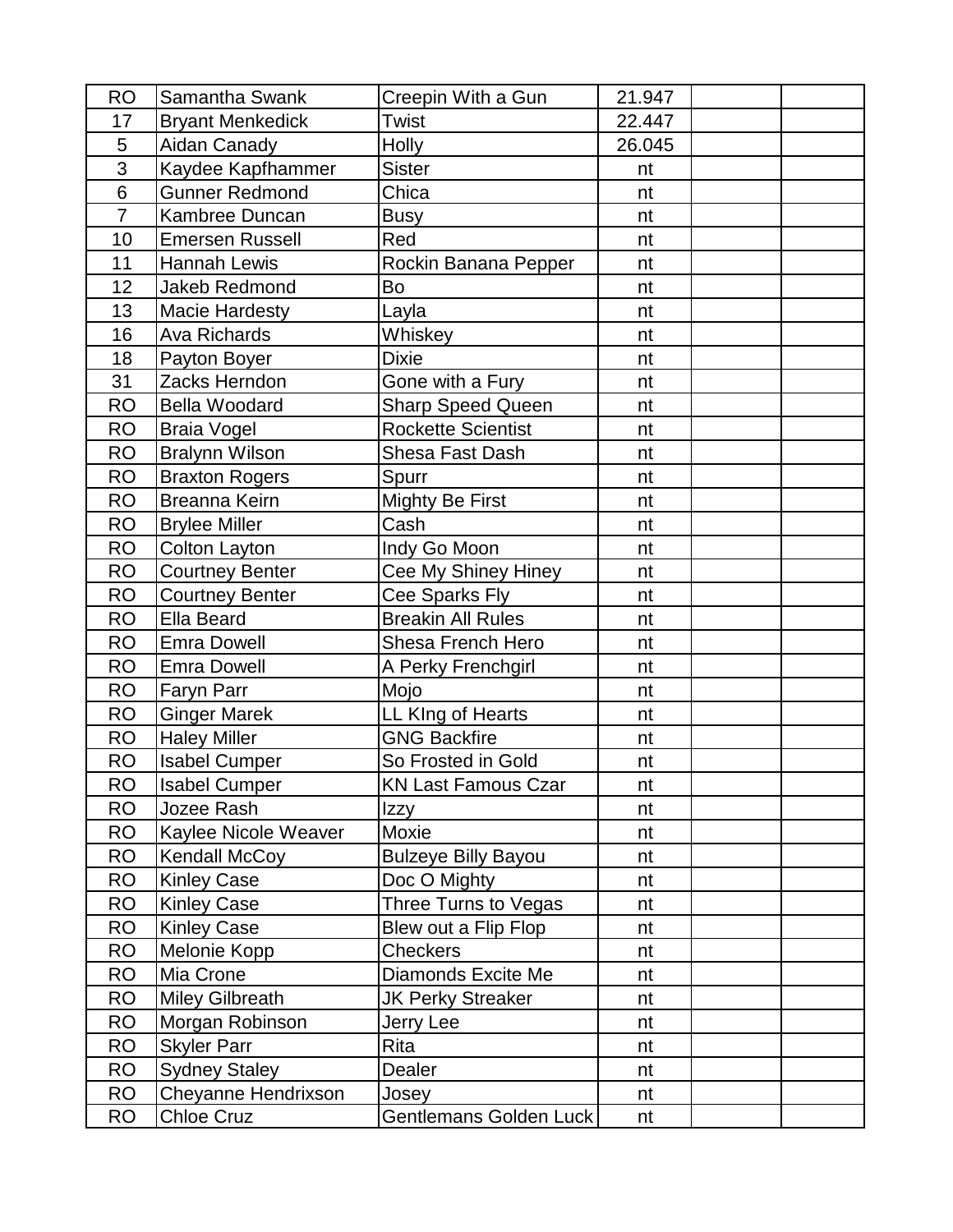| D <sub>O</sub><br>w | Durham<br>`racıe               | Mimiz<br>Ante | n.<br>. |  |
|---------------------|--------------------------------|---------------|---------|--|
| nn<br>w             | $\sim$ r vances<br>Lack<br>115 | Jack          | .       |  |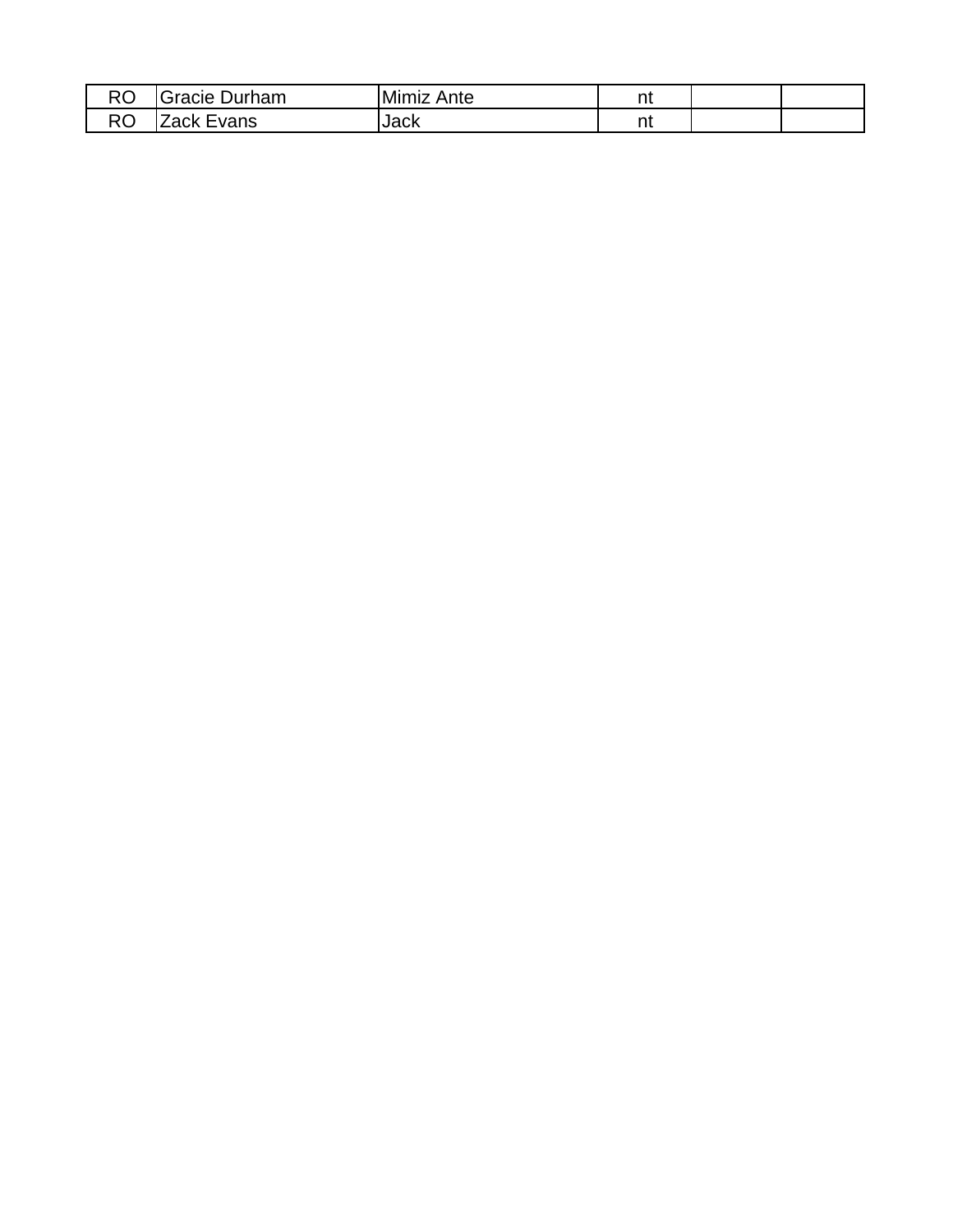| DRAW Spring<br><b>HORSE</b><br>Payout<br>Time<br>Placing<br><b>Heather Kosmowski</b><br>Ima Dashing Crown<br>14.638<br>\$122<br><b>RO</b><br>$1D-1$<br><b>RO</b><br>$1D-2$<br>\$91<br><b>Bailey Belcher</b><br>Pocket Coin Five<br>15.176<br><b>RO</b><br>$1D-3$<br><b>Summer Shafer</b><br>Froze My Socks Off<br>15.372<br>\$61<br>Sheza Smokin You<br><b>RO</b><br>Danielle Klockenga<br>15.446<br>$1D-4$<br>\$30<br><b>RO</b><br>Chelsea Cole<br>Too Tardy to Bug Me<br>15.457<br><b>RO</b><br>15.528<br><b>Britney Cox</b><br>Ruger<br><b>RO</b><br>Cheyanna Patrick<br><b>Hays Victory Socks</b><br>15.530<br><b>RO</b><br><b>Heather Kosmowski</b><br><b>Streakin for the Chicks</b><br>15.575<br><b>RO</b><br><b>Billy Hatzman</b><br>15.629<br>Bayonce<br><b>RO</b><br>Megan Surenkamp<br>15.710<br>$2D-1$<br>\$73<br>Lil One Spot<br><b>RO</b><br>Heather Kosmowski<br><b>Baby Got Black Socks</b><br>15.728<br>$2D-2$<br>\$55<br>$2D-3$<br><b>RO</b><br>15.734<br>\$37<br>Ashley Weldon<br>Sunkinda Frenchguy<br><b>Billy Hatzman</b><br>\$18<br><b>RO</b><br><b>Bert</b><br>15.742<br>$2D-4$<br><b>RO</b><br>15.815<br>Mikayla Zambos<br>Genuine Cosmo |
|-------------------------------------------------------------------------------------------------------------------------------------------------------------------------------------------------------------------------------------------------------------------------------------------------------------------------------------------------------------------------------------------------------------------------------------------------------------------------------------------------------------------------------------------------------------------------------------------------------------------------------------------------------------------------------------------------------------------------------------------------------------------------------------------------------------------------------------------------------------------------------------------------------------------------------------------------------------------------------------------------------------------------------------------------------------------------------------------------------------------------------------------------------------------|
|                                                                                                                                                                                                                                                                                                                                                                                                                                                                                                                                                                                                                                                                                                                                                                                                                                                                                                                                                                                                                                                                                                                                                                   |
|                                                                                                                                                                                                                                                                                                                                                                                                                                                                                                                                                                                                                                                                                                                                                                                                                                                                                                                                                                                                                                                                                                                                                                   |
|                                                                                                                                                                                                                                                                                                                                                                                                                                                                                                                                                                                                                                                                                                                                                                                                                                                                                                                                                                                                                                                                                                                                                                   |
|                                                                                                                                                                                                                                                                                                                                                                                                                                                                                                                                                                                                                                                                                                                                                                                                                                                                                                                                                                                                                                                                                                                                                                   |
|                                                                                                                                                                                                                                                                                                                                                                                                                                                                                                                                                                                                                                                                                                                                                                                                                                                                                                                                                                                                                                                                                                                                                                   |
|                                                                                                                                                                                                                                                                                                                                                                                                                                                                                                                                                                                                                                                                                                                                                                                                                                                                                                                                                                                                                                                                                                                                                                   |
|                                                                                                                                                                                                                                                                                                                                                                                                                                                                                                                                                                                                                                                                                                                                                                                                                                                                                                                                                                                                                                                                                                                                                                   |
|                                                                                                                                                                                                                                                                                                                                                                                                                                                                                                                                                                                                                                                                                                                                                                                                                                                                                                                                                                                                                                                                                                                                                                   |
|                                                                                                                                                                                                                                                                                                                                                                                                                                                                                                                                                                                                                                                                                                                                                                                                                                                                                                                                                                                                                                                                                                                                                                   |
|                                                                                                                                                                                                                                                                                                                                                                                                                                                                                                                                                                                                                                                                                                                                                                                                                                                                                                                                                                                                                                                                                                                                                                   |
|                                                                                                                                                                                                                                                                                                                                                                                                                                                                                                                                                                                                                                                                                                                                                                                                                                                                                                                                                                                                                                                                                                                                                                   |
|                                                                                                                                                                                                                                                                                                                                                                                                                                                                                                                                                                                                                                                                                                                                                                                                                                                                                                                                                                                                                                                                                                                                                                   |
|                                                                                                                                                                                                                                                                                                                                                                                                                                                                                                                                                                                                                                                                                                                                                                                                                                                                                                                                                                                                                                                                                                                                                                   |
|                                                                                                                                                                                                                                                                                                                                                                                                                                                                                                                                                                                                                                                                                                                                                                                                                                                                                                                                                                                                                                                                                                                                                                   |
|                                                                                                                                                                                                                                                                                                                                                                                                                                                                                                                                                                                                                                                                                                                                                                                                                                                                                                                                                                                                                                                                                                                                                                   |
| <b>RO</b><br><b>Heather Oates</b><br>15.835<br>Sun Kinda Love                                                                                                                                                                                                                                                                                                                                                                                                                                                                                                                                                                                                                                                                                                                                                                                                                                                                                                                                                                                                                                                                                                     |
| <b>RO</b><br>Mozart<br>15.841<br>Madelyn Kocak                                                                                                                                                                                                                                                                                                                                                                                                                                                                                                                                                                                                                                                                                                                                                                                                                                                                                                                                                                                                                                                                                                                    |
| Win Chill Six<br><b>RO</b><br>15.859<br><b>Carter Bartnick</b>                                                                                                                                                                                                                                                                                                                                                                                                                                                                                                                                                                                                                                                                                                                                                                                                                                                                                                                                                                                                                                                                                                    |
| <b>RO</b><br><b>Carley Turak</b><br>15.888<br><b>CK Grey Goose</b>                                                                                                                                                                                                                                                                                                                                                                                                                                                                                                                                                                                                                                                                                                                                                                                                                                                                                                                                                                                                                                                                                                |
| <b>RO</b><br><b>UpTown Jazz</b><br><b>Ashley Brown</b><br>15.974                                                                                                                                                                                                                                                                                                                                                                                                                                                                                                                                                                                                                                                                                                                                                                                                                                                                                                                                                                                                                                                                                                  |
| <b>RO</b><br>Never Say Sorry<br>Morgan Byer<br>16.003                                                                                                                                                                                                                                                                                                                                                                                                                                                                                                                                                                                                                                                                                                                                                                                                                                                                                                                                                                                                                                                                                                             |
| 6<br><b>Heather Oates</b><br>Faith<br>16.058                                                                                                                                                                                                                                                                                                                                                                                                                                                                                                                                                                                                                                                                                                                                                                                                                                                                                                                                                                                                                                                                                                                      |
| <b>RO</b><br><b>Another Good Affair</b><br>16.181<br>Morgan Lape                                                                                                                                                                                                                                                                                                                                                                                                                                                                                                                                                                                                                                                                                                                                                                                                                                                                                                                                                                                                                                                                                                  |
| <b>RO</b><br>16.185<br>Cheyenne Acree<br>Rambo                                                                                                                                                                                                                                                                                                                                                                                                                                                                                                                                                                                                                                                                                                                                                                                                                                                                                                                                                                                                                                                                                                                    |
| <b>RO</b><br>Ashley Weldon<br>16.206<br>Shocker By Design                                                                                                                                                                                                                                                                                                                                                                                                                                                                                                                                                                                                                                                                                                                                                                                                                                                                                                                                                                                                                                                                                                         |
| <b>RO</b><br><b>Lillian Pfohl</b><br>Peppy Yello Rose<br>16.257                                                                                                                                                                                                                                                                                                                                                                                                                                                                                                                                                                                                                                                                                                                                                                                                                                                                                                                                                                                                                                                                                                   |
| <b>RO</b><br>Gracie<br>16.388<br>Mandy Isham                                                                                                                                                                                                                                                                                                                                                                                                                                                                                                                                                                                                                                                                                                                                                                                                                                                                                                                                                                                                                                                                                                                      |
| <b>RO</b><br>Samantha Bortner<br><b>Unos Firewater</b><br>16.512                                                                                                                                                                                                                                                                                                                                                                                                                                                                                                                                                                                                                                                                                                                                                                                                                                                                                                                                                                                                                                                                                                  |
| <b>RO</b><br>Famous Bubble Gum<br><b>Carter Bartnick</b><br>16.559                                                                                                                                                                                                                                                                                                                                                                                                                                                                                                                                                                                                                                                                                                                                                                                                                                                                                                                                                                                                                                                                                                |
| <b>RO</b><br>$3D-1$<br>\$49<br>Lauren Flotow<br>Mr Poco Blackburn<br>16.811                                                                                                                                                                                                                                                                                                                                                                                                                                                                                                                                                                                                                                                                                                                                                                                                                                                                                                                                                                                                                                                                                       |
| \$37<br><b>RO</b><br>$3D-2$<br>A Smashed Guy<br>16.822<br>Valerie Lange                                                                                                                                                                                                                                                                                                                                                                                                                                                                                                                                                                                                                                                                                                                                                                                                                                                                                                                                                                                                                                                                                           |
| Mr Big<br>16.850<br>$3D-3$<br>\$24<br><b>RO</b><br><b>Britt Burke</b>                                                                                                                                                                                                                                                                                                                                                                                                                                                                                                                                                                                                                                                                                                                                                                                                                                                                                                                                                                                                                                                                                             |
| $\overline{2}$<br>Nora Lee<br><b>Sweetie</b><br>16.875<br>$3D-4$<br>\$12                                                                                                                                                                                                                                                                                                                                                                                                                                                                                                                                                                                                                                                                                                                                                                                                                                                                                                                                                                                                                                                                                          |
| 20<br>Kenra Cobb<br>Sadie<br>16.888                                                                                                                                                                                                                                                                                                                                                                                                                                                                                                                                                                                                                                                                                                                                                                                                                                                                                                                                                                                                                                                                                                                               |
| <b>RO</b><br>Alysia Elmore<br>Gracie<br>16.905                                                                                                                                                                                                                                                                                                                                                                                                                                                                                                                                                                                                                                                                                                                                                                                                                                                                                                                                                                                                                                                                                                                    |
| 17.056<br>27<br>Ally Barga<br>Digger                                                                                                                                                                                                                                                                                                                                                                                                                                                                                                                                                                                                                                                                                                                                                                                                                                                                                                                                                                                                                                                                                                                              |
| Michelle Loechte<br><b>RO</b><br>Rona Dun It<br>17.241                                                                                                                                                                                                                                                                                                                                                                                                                                                                                                                                                                                                                                                                                                                                                                                                                                                                                                                                                                                                                                                                                                            |
| 17.297<br><b>RO</b><br>Mikeala Hook<br>Taste of Honey                                                                                                                                                                                                                                                                                                                                                                                                                                                                                                                                                                                                                                                                                                                                                                                                                                                                                                                                                                                                                                                                                                             |
| <b>RO</b><br>Bailee Johnson<br>Shez aSlick Roar<br>17.304                                                                                                                                                                                                                                                                                                                                                                                                                                                                                                                                                                                                                                                                                                                                                                                                                                                                                                                                                                                                                                                                                                         |
| <b>RO</b><br>Kristi Smith<br>Miss Tex Joy<br>17.528                                                                                                                                                                                                                                                                                                                                                                                                                                                                                                                                                                                                                                                                                                                                                                                                                                                                                                                                                                                                                                                                                                               |
| Kitkat<br><b>RO</b><br>Jennifer Steffy<br>17.610                                                                                                                                                                                                                                                                                                                                                                                                                                                                                                                                                                                                                                                                                                                                                                                                                                                                                                                                                                                                                                                                                                                  |
| 26<br>Calli Kirkendall<br>Dallas<br>17.869                                                                                                                                                                                                                                                                                                                                                                                                                                                                                                                                                                                                                                                                                                                                                                                                                                                                                                                                                                                                                                                                                                                        |
| <b>RO</b><br>Zeus<br>Jecqueline Sekan<br>18.169                                                                                                                                                                                                                                                                                                                                                                                                                                                                                                                                                                                                                                                                                                                                                                                                                                                                                                                                                                                                                                                                                                                   |
| <b>RO</b><br><b>Terah Coffee</b><br><b>Rebs Secret Policy</b><br>20.077                                                                                                                                                                                                                                                                                                                                                                                                                                                                                                                                                                                                                                                                                                                                                                                                                                                                                                                                                                                                                                                                                           |
| <b>RO</b><br><b>Brittany Ruhe</b><br>WonBadGirl<br>20.738                                                                                                                                                                                                                                                                                                                                                                                                                                                                                                                                                                                                                                                                                                                                                                                                                                                                                                                                                                                                                                                                                                         |
| <b>RO</b><br>Lady Lynn Hancock SK<br>Kaycie Hodge<br>22.100                                                                                                                                                                                                                                                                                                                                                                                                                                                                                                                                                                                                                                                                                                                                                                                                                                                                                                                                                                                                                                                                                                       |
| Hazel<br>28<br>Molly Lagenour<br>24.380                                                                                                                                                                                                                                                                                                                                                                                                                                                                                                                                                                                                                                                                                                                                                                                                                                                                                                                                                                                                                                                                                                                           |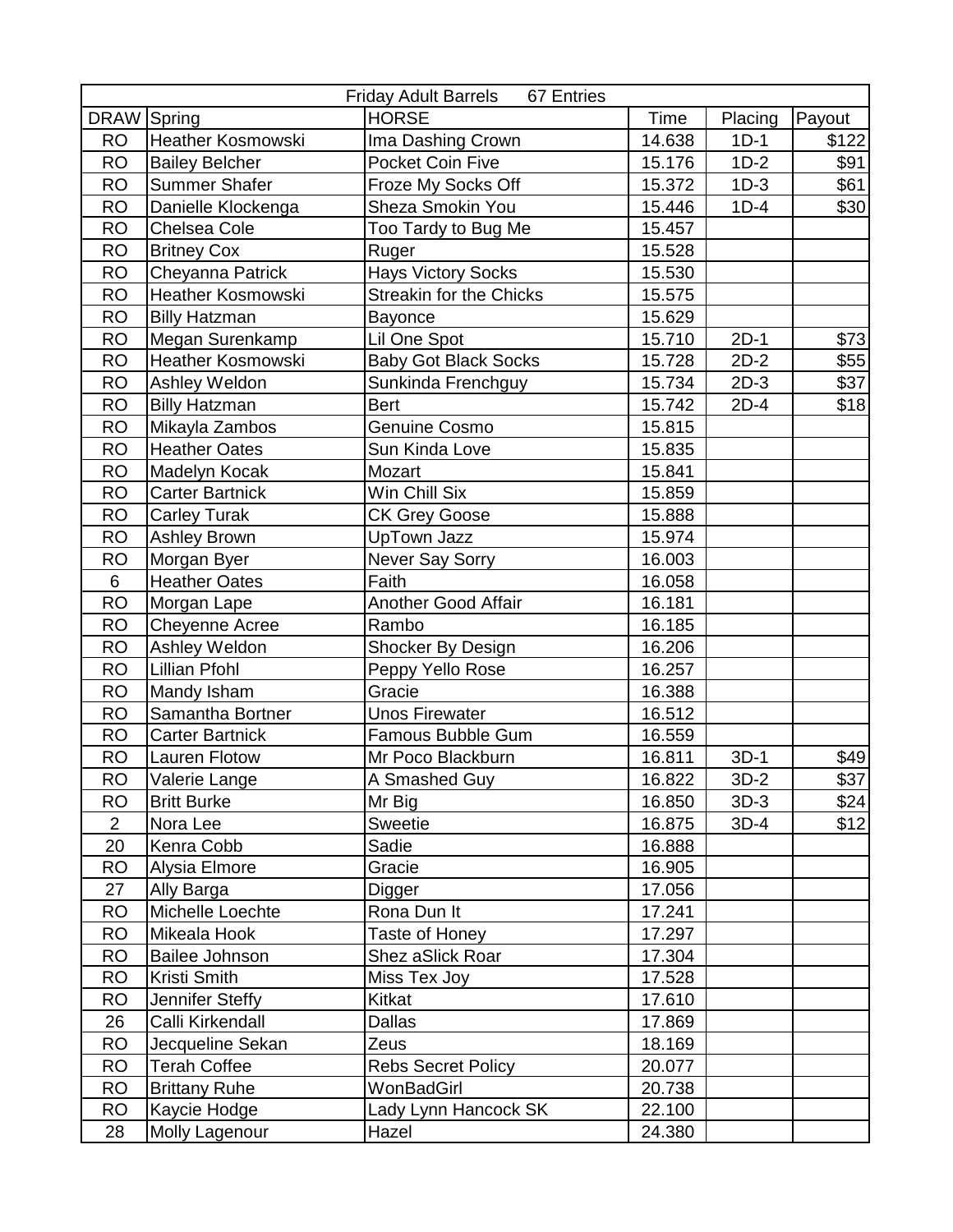| 29        | Nora Lee                | Arrow                        | 27.485 |  |
|-----------|-------------------------|------------------------------|--------|--|
| 1         | <b>Brittany Clemons</b> | Arlene                       | nt     |  |
| 10        | <b>Shelby Butcher</b>   | PFF Fire in the Sky          | nt     |  |
| <b>RO</b> | Arria Watson            | <b>Olenas Pretty Rose</b>    | nt     |  |
| <b>RO</b> | Arria Watson            | <b>Caspers Reward</b>        | nt     |  |
| <b>RO</b> | Ashley Weldon           | WW Gingerbreadman            | nt     |  |
| <b>RO</b> | Ashley Weldon           | Dakotas Pepto San Bar        | nt     |  |
| <b>RO</b> | Bailee Johnson          | Taxi                         | nt     |  |
| <b>RO</b> | <b>Bailey Belcher</b>   | Hot Rod                      | nt     |  |
| <b>RO</b> | Jenifer Burns           | The Last Rebel Flag Standing | nt     |  |
| <b>RO</b> | <b>Kelsey Cox</b>       | Goose                        | nt     |  |
| <b>RO</b> | <b>Kelsey Cox</b>       | <b>Maverick</b>              | nt     |  |
| <b>RO</b> | Krista Standeford       | Gunnin for Vegas             | nt     |  |
| <b>RO</b> | Logan Kirkendall        | Bean                         | nt     |  |
| <b>RO</b> | Makenzie Henshilwood    | Gambler                      | nt     |  |
| <b>RO</b> | Mikayla Zambos          | <b>Eternal Kid Story</b>     | nt     |  |
| <b>RO</b> | Nacona Lynch            | Crue                         | nt     |  |
| <b>RO</b> | Paige Wilson            | <b>Bronsins Easy Six</b>     | nt     |  |
| <b>RO</b> | <b>Summer Shafer</b>    | <b>Barvatos</b>              | nt     |  |
| <b>RO</b> | <b>Haley Keith</b>      | Kittens Dynamo               | nt     |  |
| <b>RO</b> | Leslie Sloan            | Phyllis                      | nt     |  |
| <b>RO</b> | Cheyanna Patrick        | Eye Chasin Victory           | nt     |  |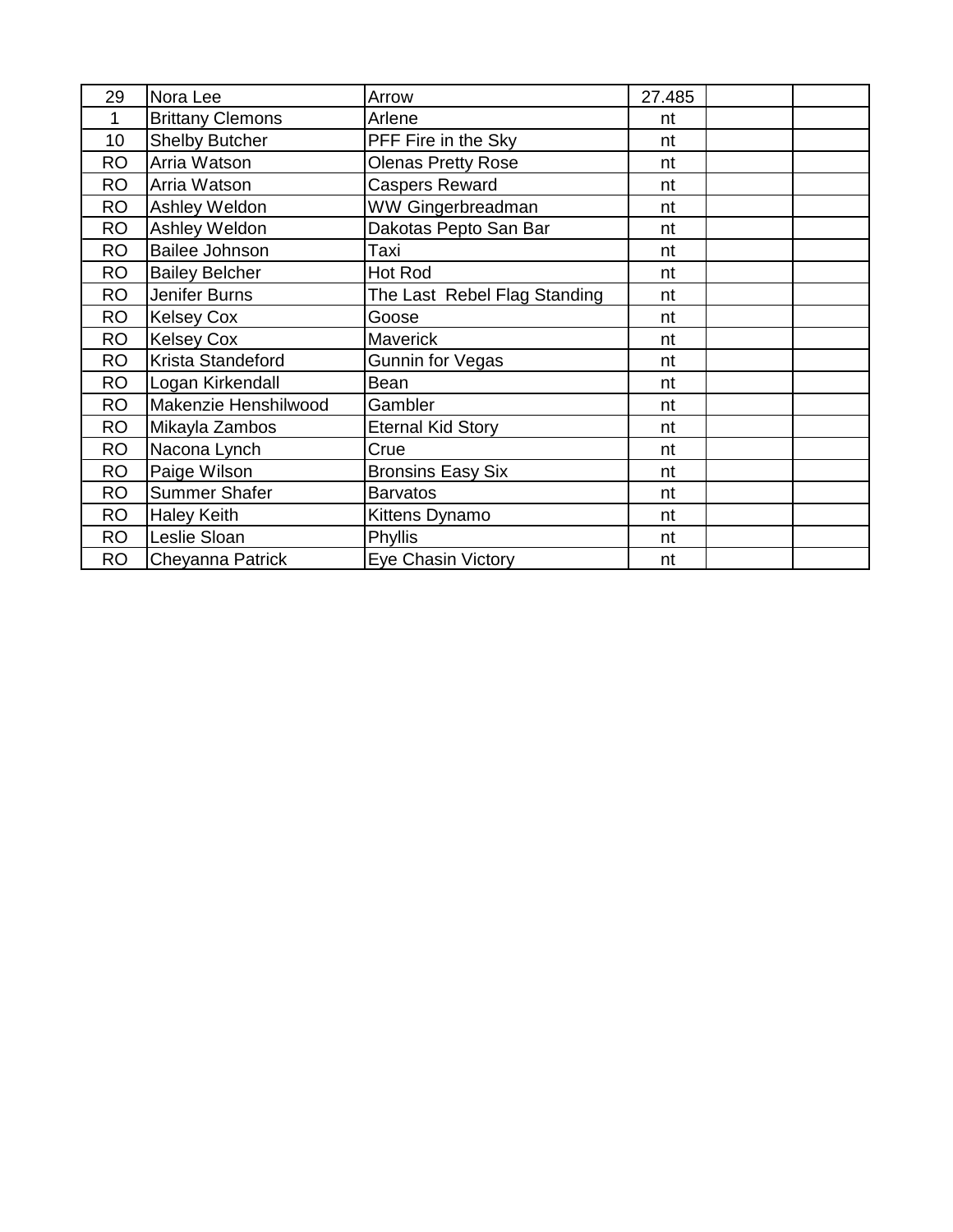|                  |                         | <b>Friday Sidepot MASTERS BARRELS</b> | 57 Entries |        |                |
|------------------|-------------------------|---------------------------------------|------------|--------|----------------|
| <b>DRAW NAME</b> |                         | <b>HORSE</b>                          | Time       |        | Placing Payout |
| <b>RO</b>        | April Wood              | <b>Sweet Roxy Runaway</b>             | 14.978     | $1D-1$ | \$104          |
| <b>RO</b>        | Michelle Beard          | <b>Frenchmans Rene</b>                | 15.219     | $1D-2$ | \$78           |
| <b>RO</b>        | <b>Cindy Patrick</b>    | Flitin N Dashin                       | 15.316     | $1D-3$ | \$52           |
| <b>RO</b>        | Sara Schulz             | <b>Lil Missy Girl</b>                 | 15.526     | $1D-4$ | \$26           |
| <b>RO</b>        | Becky Johnson           | <b>Blushing LaJolla</b>               | 15.702     |        |                |
| <b>RO</b>        | Johnny Johnson          | Jess Look at It                       | 15.717     |        |                |
| <b>RO</b>        | <b>Brandi Whitesel</b>  | Strate on the Rocks                   | 15.742     |        |                |
| <b>RO</b>        | <b>Steve Schulz</b>     | Bada Boom Bada Fame                   | 15.885     |        |                |
| <b>RO</b>        | <b>Judy Bortner</b>     | <b>Fires Fabulous Flame</b>           | 15.894     |        |                |
| <b>RO</b>        | Danielle Herndon        | Lenas Last Sparkle.                   | 16.093     | $2D-1$ | \$62           |
| <b>RO</b>        | <b>Candy Vogel</b>      | <b>Chex Out the Pride</b>             | 16.114     | $2D-2$ | \$47           |
| <b>RO</b>        | <b>Raymond Duke</b>     | PYC Speedwagon                        | 16.190     | $2D-3$ | \$31           |
| <b>RO</b>        | Jolene Ruwe             | <b>TC Docs Smart Play</b>             | 16.206     | $2D-4$ | \$16           |
| <b>RO</b>        | <b>Deb Smeltzer</b>     | Sadie                                 | 16.418     |        |                |
| <b>RO</b>        | Georgiana Mason         | Easy As Pie                           | 16.447     |        |                |
| <b>RO</b>        | <b>Eugene Perry</b>     | <b>WS Pocos Black Lady</b>            | 16.547     |        |                |
| <b>RO</b>        | <b>Jackie Finn</b>      | Fuel N Up for Cash                    | 16.625     |        |                |
| <b>RO</b>        | <b>Brad Wagner</b>      | Shoodvebena Cowboy                    | 16.667     |        |                |
| <b>RO</b>        | <b>Deb Smeltzer</b>     | <b>JK Oakies Smart Cat</b>            | 16.962     |        |                |
| <b>RO</b>        | <b>Terry Heightchew</b> | <b>TC Rare Bar</b>                    | 16.966     |        |                |
| <b>RO</b>        | John Brown              | Docnurpay                             | 17.011     | $3D-1$ | \$41           |
| <b>RO</b>        | <b>Stacey Barnett</b>   | Doss Tequila Bar                      | 17.101     | $3D-2$ | \$31           |
| <b>RO</b>        | John Carter             | JR                                    | 17.251     | $3D-3$ | \$21           |
| <b>RO</b>        | Lyn Overholt            | Too Quick to Catch                    | 17.510     | $3D-4$ | \$10           |
| <b>RO</b>        | <b>Bronson Barth</b>    | <b>Brooks Chick Magnet</b>            | 17.622     |        |                |
| <b>RO</b>        | Debbie Owens            | Chick-a-do                            | 17.790     |        |                |
| <b>RO</b>        | Julie Sedam             | <b>Sherwin Williams</b>               | 17.907     |        |                |
| <b>RO</b>        | Susan Hubbard           | <b>Missy</b>                          | 18.129     |        |                |
| <b>RO</b>        | Debra Webster           | <b>HQH Stella</b>                     | 18.279     |        |                |
| <b>RO</b>        | Jennifer Warner         | Parker                                | 19.079     |        |                |
| $\overline{2}$   | <b>Christy White</b>    | Copper Blondie                        | 19.497     |        |                |
| <b>RO</b>        | <b>Heidi York</b>       | <b>Kiss</b>                           | 19.727     |        |                |
| <b>RO</b>        | Susan Hubbard           | <b>Sassafras</b>                      | 21.268     |        |                |
| 23               | Katie Shrader           | Duke                                  | 59.424     |        |                |
| $\mathfrak{S}$   | Jolene Ruwe             | Bean                                  | nt         |        |                |
| $\overline{4}$   | <b>Shalaine Lee</b>     | <b>Baileys Top Moon</b>               | nt         |        |                |
| <b>RO</b>        | Amy Holiday             | A Dinky Fire                          | nt         |        |                |
| <b>RO</b>        | Cindy Harlan            | <b>McB Sunkinda Pistol</b>            | nt         |        |                |
| <b>RO</b>        | <b>Cindy Patrick</b>    | Flit ta Heaven                        | nt         |        |                |
| <b>RO</b>        | Danielle Herndon        | <b>EFF Perky Jules</b>                | nt         |        |                |
| <b>RO</b>        | David Edwards           | <b>Classified Frenchman</b>           | nt         |        |                |
| <b>RO</b>        | Erin McKee              | Plumber Joe                           | nt         |        |                |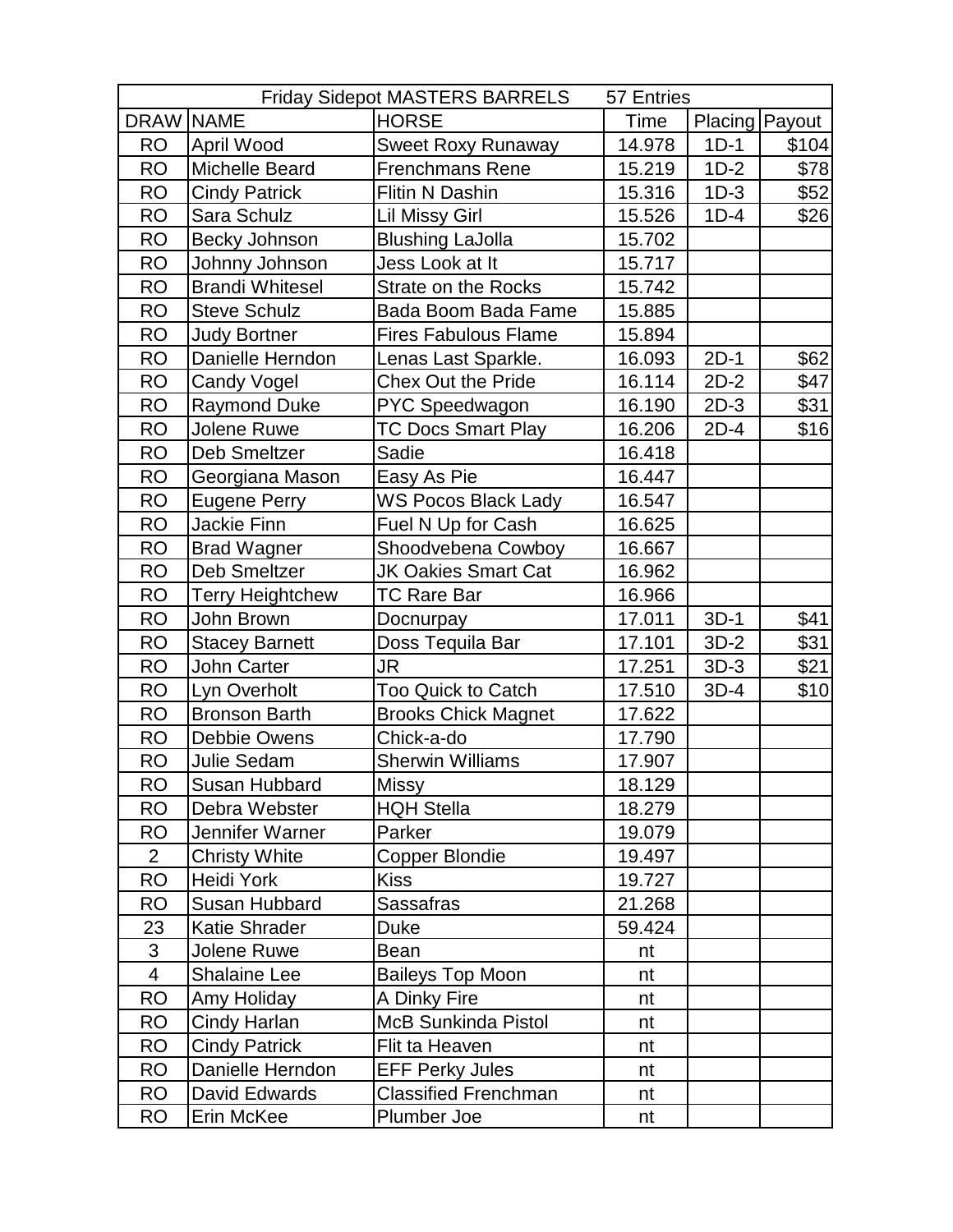| <b>RO</b> | <b>Eugene Perry</b>   | <b>Hickorys Sugar Frost</b>    | nt        |  |
|-----------|-----------------------|--------------------------------|-----------|--|
| <b>RO</b> | <b>Ivy Allen</b>      | Moonshine                      | nt        |  |
| <b>RO</b> | Janet Fox             | <b>Shez Freakn Streakn</b>     | nt        |  |
| <b>RO</b> | Jennifer Andrew       | Rally                          | nt        |  |
| <b>RO</b> | Jim Herndon           | Gone with a Fury               | nt        |  |
| <b>RO</b> | Lee Standeford        | Dell it Like it Is             | nt        |  |
| <b>RO</b> | <b>Lloyd Owens</b>    | Lady                           | nt        |  |
| RO        | <b>Mark Melcher</b>   | <b>Dudes Winning Legacy</b>    | nt        |  |
| <b>RO</b> | <b>Teresa Edwards</b> | Dancininthestarlite            | nt        |  |
| <b>RO</b> | <b>Bronson Barth</b>  | Chick April Fool Moon          | nt        |  |
| <b>RO</b> | <b>Brad Wagner</b>    | <b>Chrome by Design</b>        | nt        |  |
| <b>RO</b> | David Williams        | Ruby                           | nt        |  |
| <b>RO</b> | Debra Webster         | Easy                           | nt        |  |
| <b>RO</b> | <b>Steve Durham</b>   | <b>RF Chrome in Black</b>      | nt        |  |
| <b>RO</b> | Jen DeMatteo          | <b>JS Freckle Flash Bailey</b> | <b>SC</b> |  |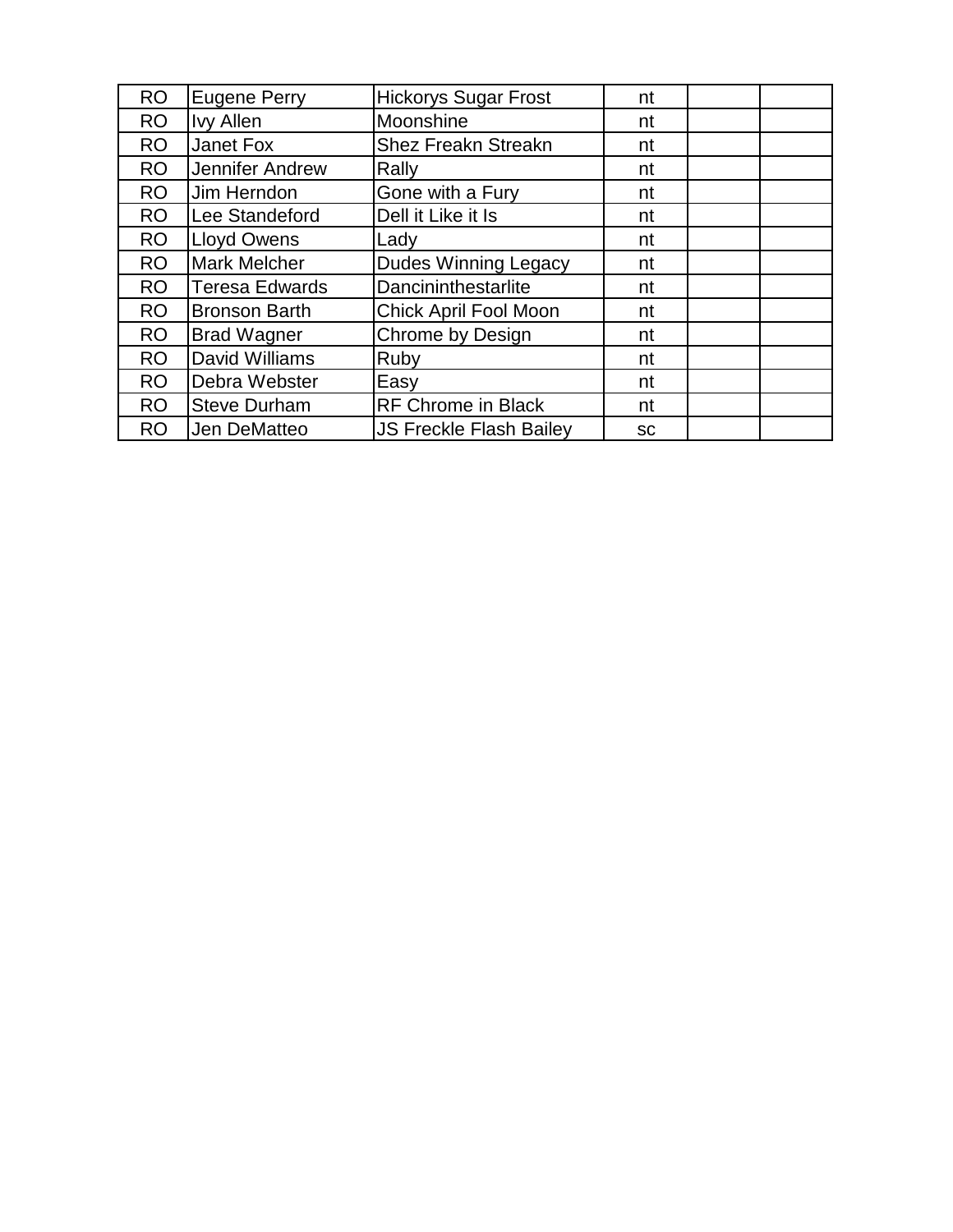| Friday Open Flags<br>53 Entries |                            |                             |        |         |        |
|---------------------------------|----------------------------|-----------------------------|--------|---------|--------|
| <b>DRAW</b>                     | Name                       | <b>HORSE</b>                | Time   | Placing | Payout |
| 10                              | <b>Gary Layton</b>         | Chickaboom                  | 7.410  | $1D-1$  | \$188  |
| 23                              | <b>Gary Layton</b>         | <b>Indy Go Moon</b>         | 7.537  | $1D-2$  | \$141  |
| 50                              | <b>Miller Countess</b>     | Call me No chrome           | 7.606  | $1D-3$  | \$122  |
| 16                              | <b>Chuck Springer</b>      | <b>Snow</b>                 | 7.669  | $1D-4$  | \$104  |
| 24                              | <b>Kyle Springer</b>       | Lady                        | 7.676  | $1D-5$  | \$94   |
| 13                              | <b>James Denton</b>        | <b>Twister</b>              | 7.742  | $1D-6$  | \$75   |
| 39                              | <b>Wade Parks</b>          | <b>Six</b>                  | 7.743  |         |        |
|                                 | Dakota Holman              | Dan                         | 7.861  |         |        |
| 3                               | <b>Allan Hendley</b>       | Red                         | 7.892  |         |        |
| 28                              | <b>Allan Hendley</b>       | <b>Magic</b>                | 7.919  | $2D-1$  | \$61   |
| 49                              | <b>Kevin Isham</b>         | Amarillio                   | 7.988  | $2D-2$  | \$56   |
| 5                               | <b>Dwight Hendrix</b>      | Si                          | 8.058  | $2D-3$  | \$52   |
| 43                              | <b>Rusty Lowe</b>          | <b>Okie</b>                 | 8.067  | $2D-4$  | \$47   |
| 51                              | Bryan Isham                | Captain                     | 8.073  |         |        |
| 14                              | Dakota Holman              | Wayne                       | 8.076  |         |        |
| $\overline{7}$                  | Jacqueline Sekan           | Zeus                        | 8.083  |         |        |
| 38                              | Garrett Parks              | <b>Glitter Cat</b>          | 8.242  |         |        |
| $\overline{\mathbf{4}}$         | Danielle Klockenga         | Honey                       | 8.286  |         |        |
| 32                              | <b>Chuck Springer</b>      | Fire                        | 8.287  |         |        |
| $\overline{47}$                 | <b>Diane Shelton</b>       | A Sharp Streaker            | 8.304  |         |        |
| 33                              | <b>Steve Hilleson</b>      | Marty                       | 8.395  |         |        |
| 40                              | Kevin Isham                | Leggs                       | 8.662  |         |        |
| 1                               | <b>Braxton Rogers</b>      | Spurr                       | 8.830  |         |        |
| 22                              | Jennifer Hendley           | Gypsy                       | 8.900  |         |        |
| 11                              | <b>Mark Shonkwiler</b>     | Peppy                       | 8.957  |         |        |
| 46                              | <b>Duane Shelton</b>       | Tyson                       | 8.967  |         |        |
| $6\phantom{1}$                  | <b>Terry Clark</b>         | <b>Redneck Chick Magnet</b> | 9.289  |         |        |
| 12                              | <b>Jeanette Shonkwiler</b> | Me Shay                     | 10.424 |         |        |
| 41                              | <b>Chad Mack</b>           | Emma                        | 10.963 |         |        |
| 20                              | <b>Miley Gilbreath</b>     | <b>JK Perky Streaker</b>    | 12.068 |         |        |
|                                 | In the FendKyle Springer   | CJ                          | 12.536 |         |        |
| 8                               | <b>Kyle Springer</b>       | JJ                          | 12.744 |         |        |
| 31                              | Chelsie Webb               | Fancy                       | 12.780 |         |        |
| 26                              | Dwight Hendrix             | <b>Streak</b>               | 12.803 |         |        |
| $\overline{2}$                  | Johnny Johnson             | I Be a Jaguar               | 12.866 |         |        |
| 19                              | <b>Chris Trone</b>         | <b>Bugs</b>                 | 12.980 |         |        |
| 34                              | Makenzie Henshilwood       | Gambler                     | 13.062 |         |        |
| 52                              | <b>BJ</b> Butler           | Parkay                      | 13.079 |         |        |
| 25                              | Dustin Webb                | Airborn                     | 13.111 |         |        |
| 37                              | Ty McCory                  | Monkey                      | 13.386 |         |        |
| 18                              | Colton Layton              | <b>NC Trinity Can Fly</b>   | 14.394 |         |        |
| 45                              | Bryan Isham                | Quixote                     | 17.782 |         |        |
| 27                              | <b>Billy Hatzman</b>       | Cash Money                  | 17.879 |         |        |

Barrels 4 Badges Cloverdale, IN May 13, 2022